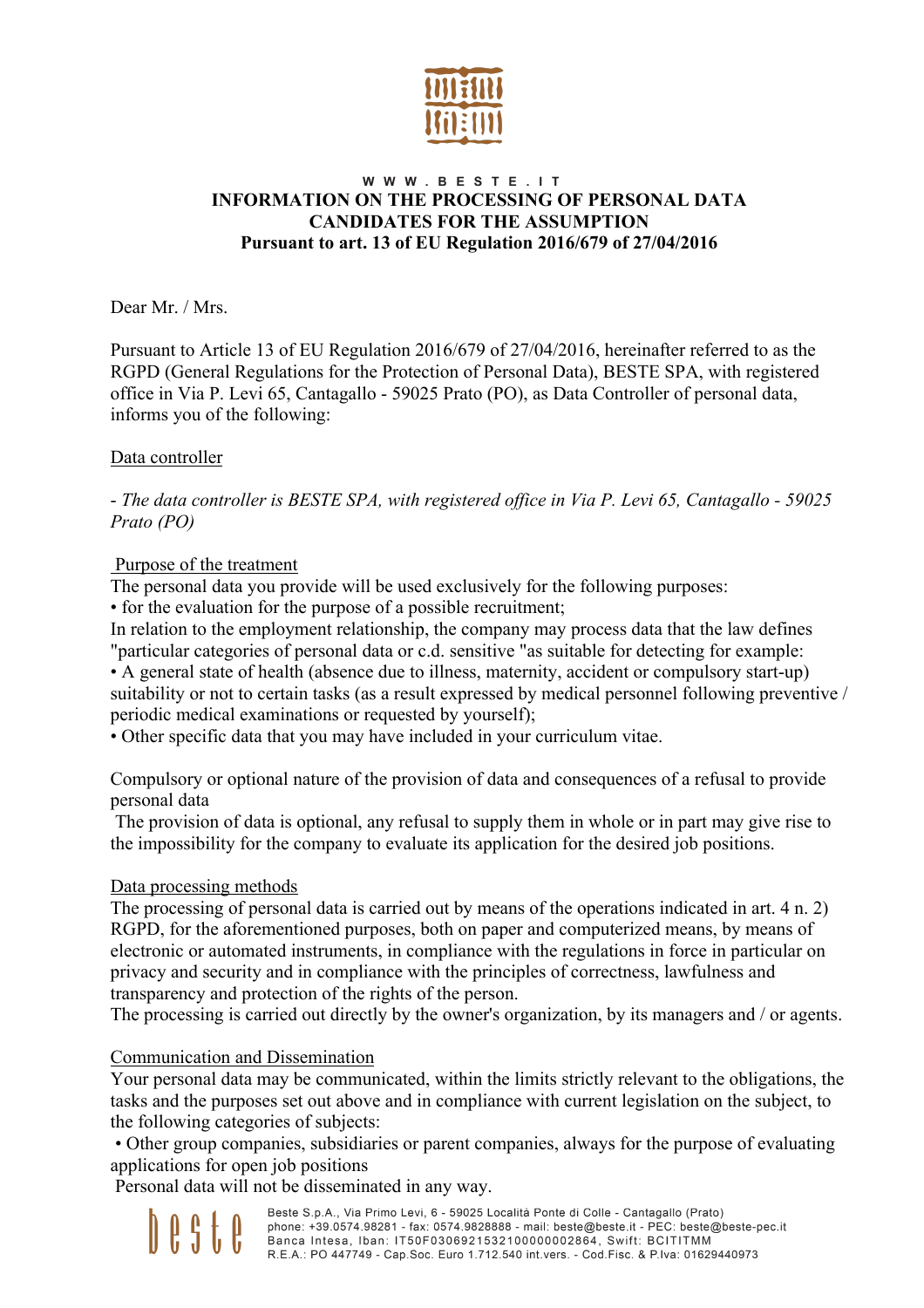Period of retention of personal data

Your curriculum vitae will be kept for 1 year, after which it will be destroyed.

#### Data transfer

Personal data is stored on servers located within the European Union. In any case, it is understood that the Data Controller, if necessary, will have the right to move the servers even outside the EU. In this case, the Data Controller hereby ensures that the transfer of non-EU data will take place in accordance with the applicable legal provisions, subject to the stipulation of the standard contractual clauses provided by the European Commission.

# Rights of the interested party

In your capacity as an interested party, you have the rights set forth in art. 15 RGPD and precisely the rights of:

**1**) obtain from the data controller confirmation that it is or is not undergoing treatment of personal data concerning him and in this case, to obtain access to personal data and the following information:

to. the purposes of the processing;

b. the categories of personal data in question;

c. the recipients or categories of recipients to whom the personal data have been or will be communicated, in particular if recipients of third countries or international organizations; d. whenever possible, the retention period of the personal data provided or, if not possible, the criteria used to determine this period;

is. the existence of the right of the data subject to request the data controller to rectify or delete personal data or limit the processing of personal data concerning him or to oppose their treatment; f. the right to lodge a complaint with a supervisory authority;

g. if the data are not collected from the data subject, all information available on their origin; h. the existence of an automated decision-making process, including the profiling referred to in Article 22 (1) and (4) and, at least in such cases, significant information on the logic used, and the importance and expected consequences of such processing for 'interested.

**2**) If personal data are transferred to a third country or to an international organization, the data subject has the right to be informed of the existence of adequate safeguards pursuant to Article 46 relating to the transfer.

**3**) The data controller provides a copy of the personal data being processed. In case of further copies requested by the interested party, the data controller may charge a reasonable fee contribution based on administrative costs. If the interested party submits the request by electronic means, and unless otherwise indicated by the interested party, the information is provided in a commonly used electronic format.

**4**) The right to obtain a copy referred to in paragraph 3 shall not affect the rights and freedoms of others.

**5)** Where applicable, also has the rights referred to in Articles 16-21 RGPD (Right of rectification, right to be forgotten, right of limitation of treatment, right to data portability, right of opposition), as well as the right of complaint to the Guarantor Authority

For the exercise of the rights referred to in art. 15 of the RGPD or for questions or information regarding the processing of your data and the security measures taken may in any case contact: